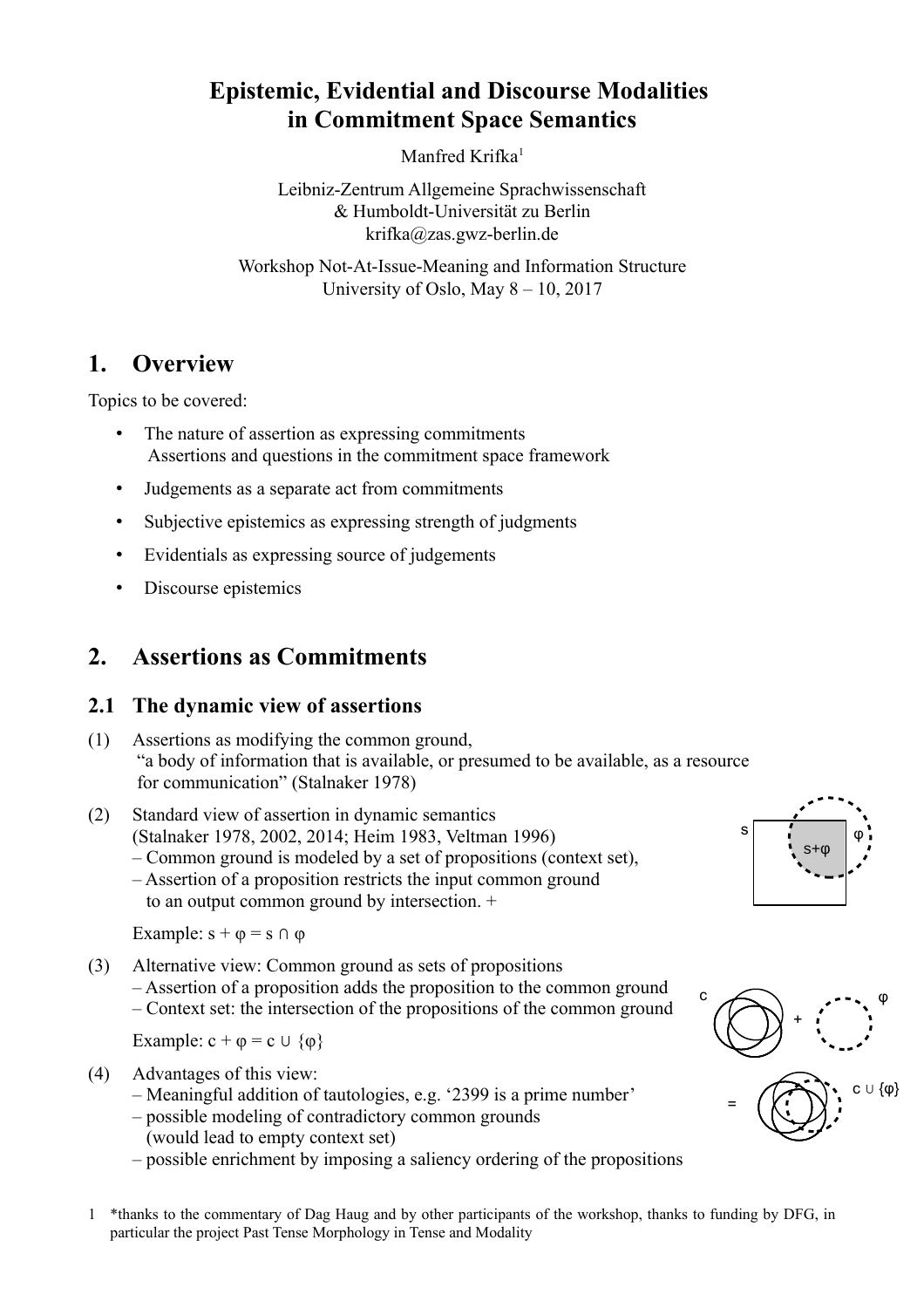# **2.2 How do speakers add propositions to the common ground?**

- (5) S<sub>1</sub> asserts  $\varphi$  at c: S<sub>1</sub> applies function  $f(\varphi) = \lambda c' [c' \cup {\varphi}]$  to c
- (6) Problems:
	- $-$  This assumes that one speaker  $S_1$  has authority over the common ground
	- Does not appreciate that common ground is negotiated
	- Even if  $\varphi$  is accepted to c, it should remain on record that it was S who introduced  $\varphi$
- (7) Concept of **table** in Farkas & Bruce 2010:
	- Common ground has a negotiating area on which participants place propositions – After acceptance by other participants, move proposition to permanent common ground – Problem: After acceptance, information who introduced a proposition gets lost
- (8) Participants convey information due to the rules of a particular game, the CG game But in order that this is not just any arbitrary game, there must be ethical rules attached to it, what are those rules?
- (9) Stenius 1968: Produce a sentence in the indicative mood only if its sentence-radical is true.
- (10) Lewis 1972: Convention of truthfulness and trust Problem: This is not just a convention, like driving on the right side of the road?
- (11) Lauer 2013: How to get from utterances to propositional updates of information states, in the current framework, how do you get from (b) to (c): a.  $c + S_1$ : It is raining. b. c  $\cup$  {S<sub>**1</sub> uttered:** *it is raining***} "cautious update"<br>c. c**  $\cup$  **{S<sub>1</sub> uttered:** *it is raining***, ..., 'it is raining'} "credulous update"</sub>** c. c  $\cup$  {S<sub>1</sub> uttered: *it is raining*, ..., **'it is raining'**}

## **2.3 Three approaches to assertion**

- (12) Bach & Harnish 1979, Lauer 2013 **"I believe"** Speaker expresses a belief in the truth of a proposition Moore's paradox: *# It is raining, but I do not believe that it is raining.*
- (13) Bach & Harnish 1979, Truckenbrodt 2006: **"you should believe"** Spreaker expresses (in addition) the intention that the addressee should form a like belief. Paradox: # *It is raining, but I don't want you to belief it.*
- (14) Ch. S. Peirce, Searle 1969, Brandom 1983, Alston 2000, McFarlane 2011, **"I am to blame"** Speaker expresses public responsibility for truth of the proposition, involving social sanctions Paradox: # *It is raining, but I don't want to be blamed if it is not raining.*

## **2.4 Discussion of the three approaches**

- (15) The "I believe" approach:
	- Assumes that if  $S_1$  expresses a belief in  $\varphi$ , this is reason for others to belief  $\varphi$  as well, provided that  $S_1$  is well-informed (Lauer 2013), does not want to misinform
	- Problem: Difference between *It is raining* and *I believe that it is raining*, if we assume that *x believes that x believes φ* is equivalent to *x believes φ*.
	- Explains Moore's paradox, does not explain other paradoxes.
	- Makes lying, strictly speaking, impossible.
- (16) The "you should believe" approach:
	- Most direct approach to change of common ground
	- Explains Moore's paradox indirectly: I should not order you to believe φ if I do not.
	- Does not explain blame paradox.
	- Makes assertions a subspecies of commands
	- But: *Believe it or not / I don't care whether you believe it, but / Just for the record, it is raining.*
	- Makes lying morally objectionable: Do not want others to believe what you do not believe!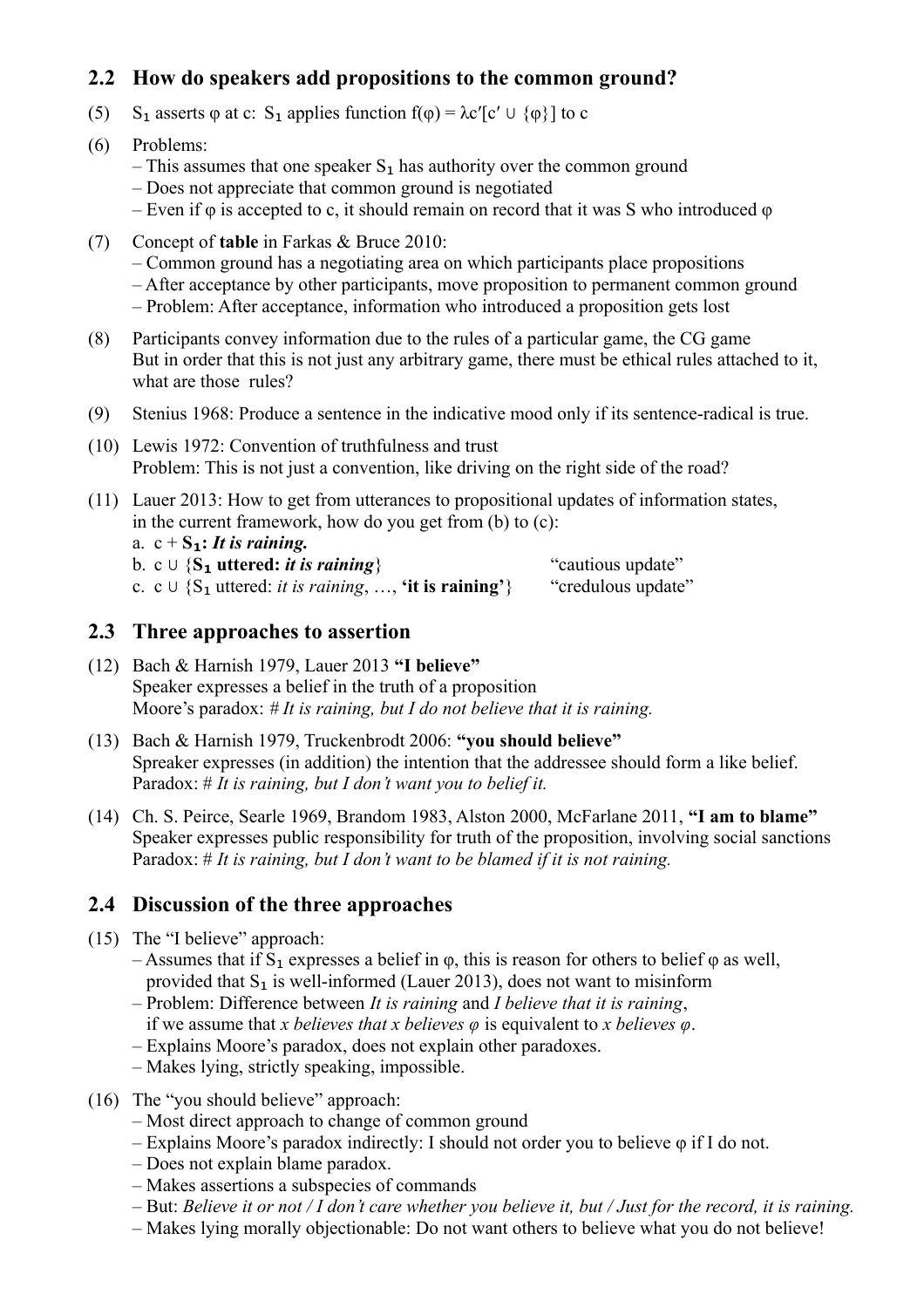- (17) The "I am to blame" approach:
	- Assumes that if S declares public responsibility for  $\varphi$ , this is reason for others to assume  $\varphi$
	- Reason: S tries to avoid social sanctions, and the other participants know that
	- Relation to speaker's belief: Better declare responsibility for  $\varphi$  only if you belief  $\varphi$  yourself, otherwise you might end up being sanctioned. Explains Moore's paradox.
	- S knows that A knows that S would undergo sanctions if  $\varphi$  is false, and A knows that; by this S can convey φ to A as a conversational implicature if S asserts φ (Grice 1975).
	- Explains paradox "... but I don't want you to believe it"
	- Explains "Believe it or not... / Just for the record...": Cancelling of conversational implicature
	- Makes lying expensive: loosing face, social capital, ability to communicate in the future

### **2.5 The commitment view, implemented**

- (18) Implementation of commitment view in Krifka 2015:
	- S₁: *It is raining.* : c + **S₁**⊢**'It is raining'**,
		- where  $S\vdash\varphi$ : the proposition 'S is publicly committed to the truth of  $\varphi$ '
	- The proposition φ itself is then added as a **conversational implicature**, if no objection, or simple acknowledgement *okay*. c + 'S₁⊢'It is raining' + **'It is raining'**
	- The source of a proposition, the participant responsible, remains on permanent record
	- As common grounds essentially contain commitments, I call them "**commitment states"**.
- (19) Possible reactions after  $c + S_1$ ⊢'It is raining':
	- *No*. S₂ takes up proposition 'It is raining' and asserts its negation, resulting in  $c + S_1$ <sup> $\vdash$ </sup><sup>'</sup>It is raining' +  $S_2$  $\vdash$ <sup> $\neg$ </sup><sup>'</sup>It is raining', preventing the proposition 'It is raining' from becoming part of c,
	- *Yes.* S₂ takes up proposition 'It is raining' and asserts it, resulting in  $c + S_1$  ⊢'It is raining' + 'It is raining' +  $S_2$  ⊢'It is raining', making  $S_2$  also publicly responsible for the truth of  $\varphi$
- (20) The content of the assertion proper,  $S_1$ –'It is raining', cannot be addressed directly by  $S_2$ , except by comments like *Don't say that*, *Take this back*, *Don't make a fool of yourself*.
- (21) Syntactic implementation, assuming of head movement of finite verb, movement of subject:  $\left[\begin{smallmatrix} 1 & 0 \\ \text{ActP} & \cdot & i \end{smallmatrix}\right]$   $\left[\begin{smallmatrix} 1 & 0 \\ \text{CommitP} & \cdot & i \end{smallmatrix}\right]$
- (22) Semantic interpretation: ⟦[ActP . *it* [CommitP ⊢ *is* [TP \_ \_ *raining*]]]⟧ S₁S₂ , where S₁: speaker, S₂: addressee  $= \lambda c[c + S_1 \vdash [[\text{tr } it \text{ is raining}]]^{S_1, S_2}]$  $= \lambda c[c + S_1 \rightarrow \lambda i[i]$  is raining in i]] =  $\lambda c[c \cup {\lambda i'[S_1]$  is responsible in i' for the truth of the proposition  $\lambda i[i]$  is raining in i], at i']}]

### **2.6 Questions in the commitment view**

- (23) Extension from commitment states to **"commitment spaces"**: commitment state + possible continuations (Cohen & Krifka 2014, Krifka 2015)
- (24) Commitment spaces modeled as sets of commitment states C ordered by set inclusion; the actual commitments are the smallest commitment state, the root of the commitment space,  $\sqrt{C}$
- (25) Update with regular speech acts:  $C + \varphi = \{c \in C \mid \sqrt{C} + \varphi \subset c\}$
- (26) Allows for denegation, conjunction, disjunction, conditionalization of speech acts, cf. Krifka 2014, 2015, 2017

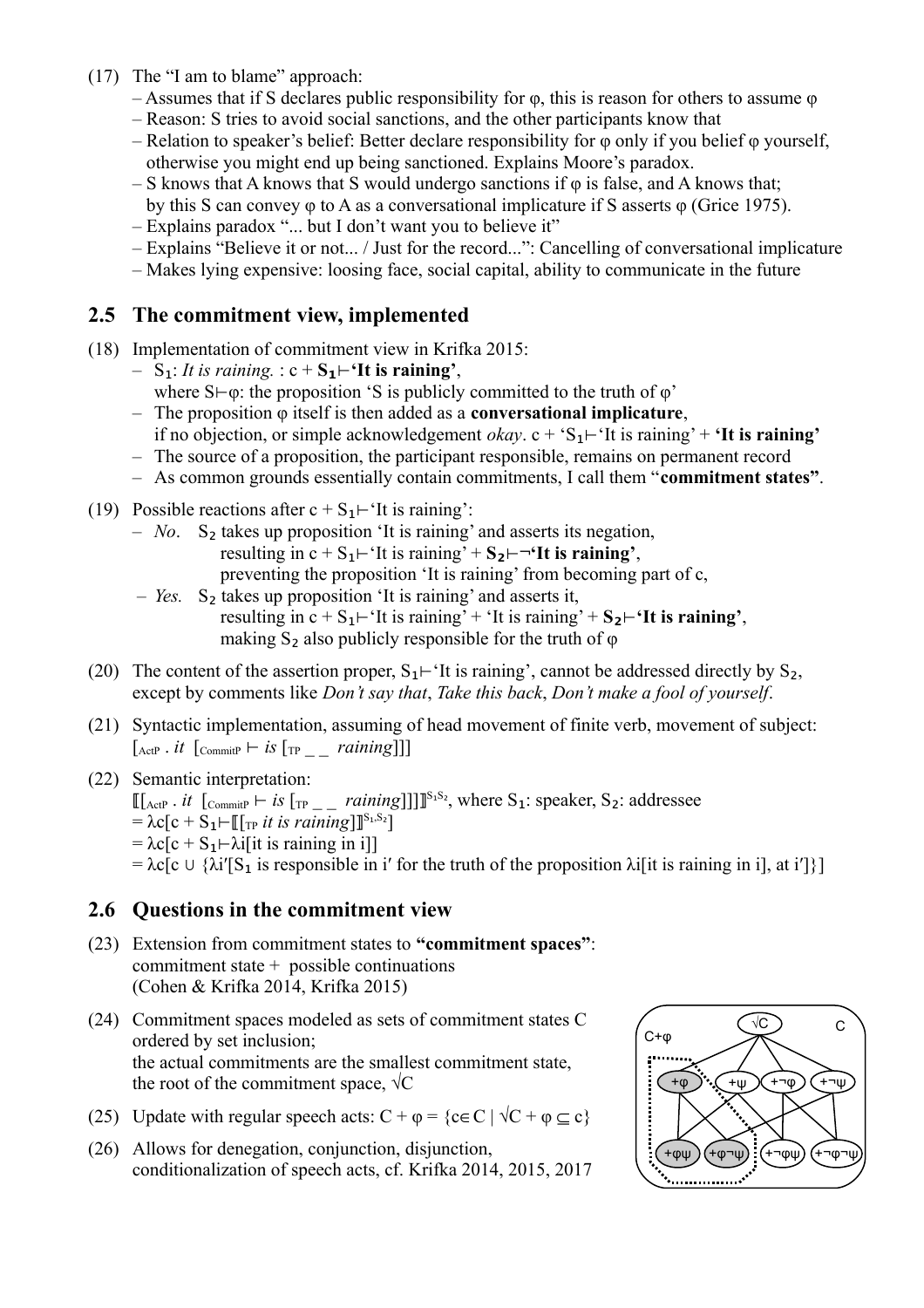- (27) Questions as restrictions of continuations
	- a. monopolar question:  $C + ?\pi = \{ \sqrt{C} \} \cup \{ c \in C \mid \sqrt{C} + \varphi \subset c \}$
	- b. bipolar question:  $C + [? \phi V ? \neg \phi] = C + ? \phi \cup C + ? \neg \phi$
	- c. wh questions, see Krifka 2015
- (28) More specifically: In a monopolar question *Is it raining?*  speaker  $S_1$  imposes on  $S_2$  to update C with  $S_2$ ⊢'it is raining'; S<sub>2</sub> can perform this update, reject it and answer *no*  $(S_2 \rightarrow \rightarrow 'it$  is raining'), or reject S<sub>1</sub>'s move
- (29) Syntactic and semantic implementation: ⟦[ActP ? [CommitP ⊢ *is* [TP *it \_ raining*]]]⟧ S₁,S₂ ? has the effect that speaker S<sub>1</sub> shifts x⊢... to S<sub>2</sub>⊢... =  $\lambda C[\{\sqrt{C}\} \cup C + S_2 \mapsto \lambda i[\text{it is raining in i}]]$

# **2.7 Refinements of the commitment view**

- (30) Subtypes of assertions that relate to degrees of seriousness / social consequences:
	- Explicit performatives: *I swear / claim / suggest that he did not steal the money.* cf. strength distinctions of speechact-denoting verbs in Vanderveken 1990
	- Speech act adverbials relating to seriousness: *I honestly did not steal the window.*
	- Invocation of authorities: *Let God be my witness / Jeez, I did not steal the money.*
	- Sanction specification: *For the life of me, I did not steal the money.*
	- Oath phrases:
		- a. *wallaahi / winnabi / wiʔingiil ma-ʔaxatt-iš ḥaaga* (Egyptian Arabic) by.good / by.the.prophet / by.the.bible I did not steal anything (Mughazi 2003)
		- b. *ischwör, Alter, war so* (Kiezdeutsch) I.swear, guy, it was like that [\(http://www.kiezdeutsch.de/sprachlicheneuerungen.html\)](http://www.kiezdeutsch.de/sprachlicheneuerungen.html)
- (31) Invoking another authority that is to blame if proposition is false:
	-
	-
	- a. *The weather forecast says it will rain.* b. *According to the weather forecast, it will rain.*
	- c. *It will rain, the weather forecast says.* d. *Laut (dem) Wetterbericht wird es regnen.* (cf. Koev 2017) loud (the.DAT) weather.forecast will it rain
- (32) What about epistemics, evidentials?
	- a. *It probably / certainly is raining.* b. *I think / believe it is raining.*
- - c. *It must / might be raining.* d. *It seems to be raining.*
- (33) Assertion + Epistemic evidence for *it likely is raining*; P: probability
	- a. von Fintel 2003:  $\lambda c[c + speaker$  has put forward  $\varphi \wedge P('it is raining') > 0.5]$
	- b. Cohen & Wolf 2011: Assert ('it is raining',  $P("it is raining") > 0.5)$ )
	- c. Epistemic on the expressive dimension:  $\langle$  it is raining', P( $\langle$  it is raining') > 0.5 $\rangle$

Problems:

- a. Why is assertion "weakened" by epistemic?
- b. Why ✓*It likely will rain.* but # *It will rain. It likely will rain.*
- c. Why # *It will rain. (It is likely).* (elaboration)
- d. Why # *It will likely rain.* (parentheses)
- (34) Wolf 2015: objective / descriptive vs. subjective / expressive epistemics a. *It is probable that it will rain tomorrow.*  $P_{\text{assert}} (P(\text{rain}) > 0.5) \ge \text{high}$ b. *It will probably rain tomorrow.*  $P_{\text{assert}} (P(\text{rain}) \ge \text{high}) > 0.5$
- (35) Problem:

Can **commitment strength** (backed by social sanctions) really be captured by **probability**?



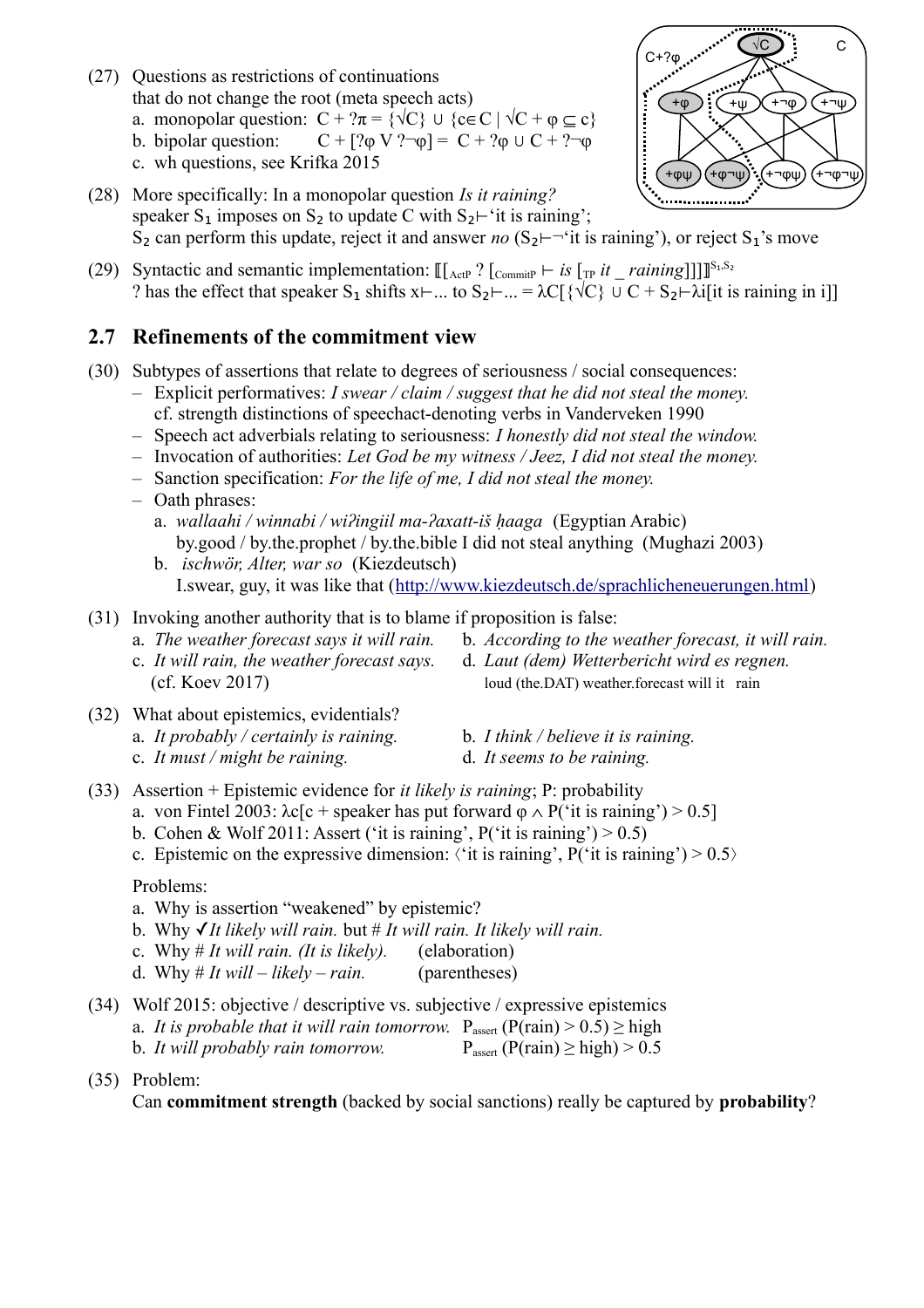# **3. Epistemics and Judgements**

## **3.1 Peirce and Frege on Judgement and Assertion**

(36) Charles Sanders Peirce on Assent / Judgement vs. Assertion (Tuzet 2006)

[A]n act of **assertion** supposes that, a proposition being formulated, a person performs an act which renders him liable to the penalties of the social law (or, at any rate, those of the moral law) in case it should not be true, unless he has a definite and sufficient excuse; and an act of **assent** is an act of the mind by which one endeavors to impress the meanings of the proposition upon his disposition, so that it shall govern his conduct, this habit being ready to be broken in case reasons should appear for breaking it. (CP 2.315)

What is the essence of a **Judgment**? A judgment is the mental act by which the judger seeks to impress upon himself the truth of the proposition. It is much the same as an act of asserting the proposition, or going before a notary and assuming formal responsibility for its truth, except that those acts are intended to affect others, while the judgment is only intended to affect oneself. (CP 2.252)

### (37) Frege on **Gedanke** (Proposition), **Urteil** (Judgement) and **Behauptung** (Assertion)

In einem Behauptungssatz ist also **zweierlei** zu unterscheiden: der Inhalt, den er mit der entsprechenden Satzfrage gemein hat und die Behauptung. (…) In einem Behauptungssatze ist **beides** so verbunden, daß man die Zerlegbarkeit leicht übersieht. Wir unterscheiden demnach 1. das Fassen des Gedankens -- das Denken,

2. die Anerkennung der Wahrheit eines Gedankens – das Urteilen

3. die Kundgebung dieses Urteils -- das Behaupten. (Frege 1918, *Der Gedanke*).

I propose a correction: All **three** aspects may be combined in an assertion.

## **3.2 Propositions, Judgements and Assertions**

- (38) There are **three** distinct semantic operations;
	- a. Forming a **proposition** / thought φ which has truth conditions
	- b. Forming a **judgement** of x concerning a proposition φ, a **private** act
	- c. Forming an **assertion** of x of φ, a **public** act with social consequences
- <span id="page-4-0"></span>(39) We can distinguish between:
	- a. x asserts a **simple proposition** φ, in order to introduce φ to the common ground
	- b. x asserts a **judgement** by x about a proposition φ in order to introduce φ to the common ground
- (40) Reason for asserting judgments: Weakening of commitment by committing to a weaker proposition a. *It will likely rain* weaker than *It will rain*, as private beliefs are not easily checked publicly.
	- b. Karttunen 1972, Veltman 1996: *It is the mailman* "stronger" than *It must be the mailman.*
	- c. Experimental result by Knobe & Yalcin 2014 for extracontextual assessors (eavesdroppers): a. S₁: *John is dead.* E knows that John is not dead, judges what S₁ said as false. b.  $S_1$ : *John might be dead.* E knows that John is not dead, judges what  $S_1$  said as true.
- (41) Lauer 2013 only has [\(39\)\(](#page-4-0)b), i.e. asserting  $\varphi$  is always committing to a judgement (belief) of  $\varphi$ however, there is a difference between S₁: *It is raining.* and S₁: *I believe that it is raining*, even though *I believe that I believe that φ* probably entails: *I believe that φ*
- (42) Two uses of judgement/belief clauses: a) With '*I* [prop.attitude]  $\varphi$ ', speaker S<sub>1</sub> wants to add proposition 'S<sub>1</sub> believes  $\varphi$ ' to common ground b) With '*I* [pro.attitude]  $\varphi$ ', speaker S<sub>1</sub> wants to add  $\varphi$  itself to common ground, if  $\varphi$  is a QUD
- (43) Two claims for case (b):
	- (i) there are special grammatical forms for (b): epistemic adverbials, embedded root clauses (ii) [prop.attitude] must assign high or at least non-zero subjective probability to φ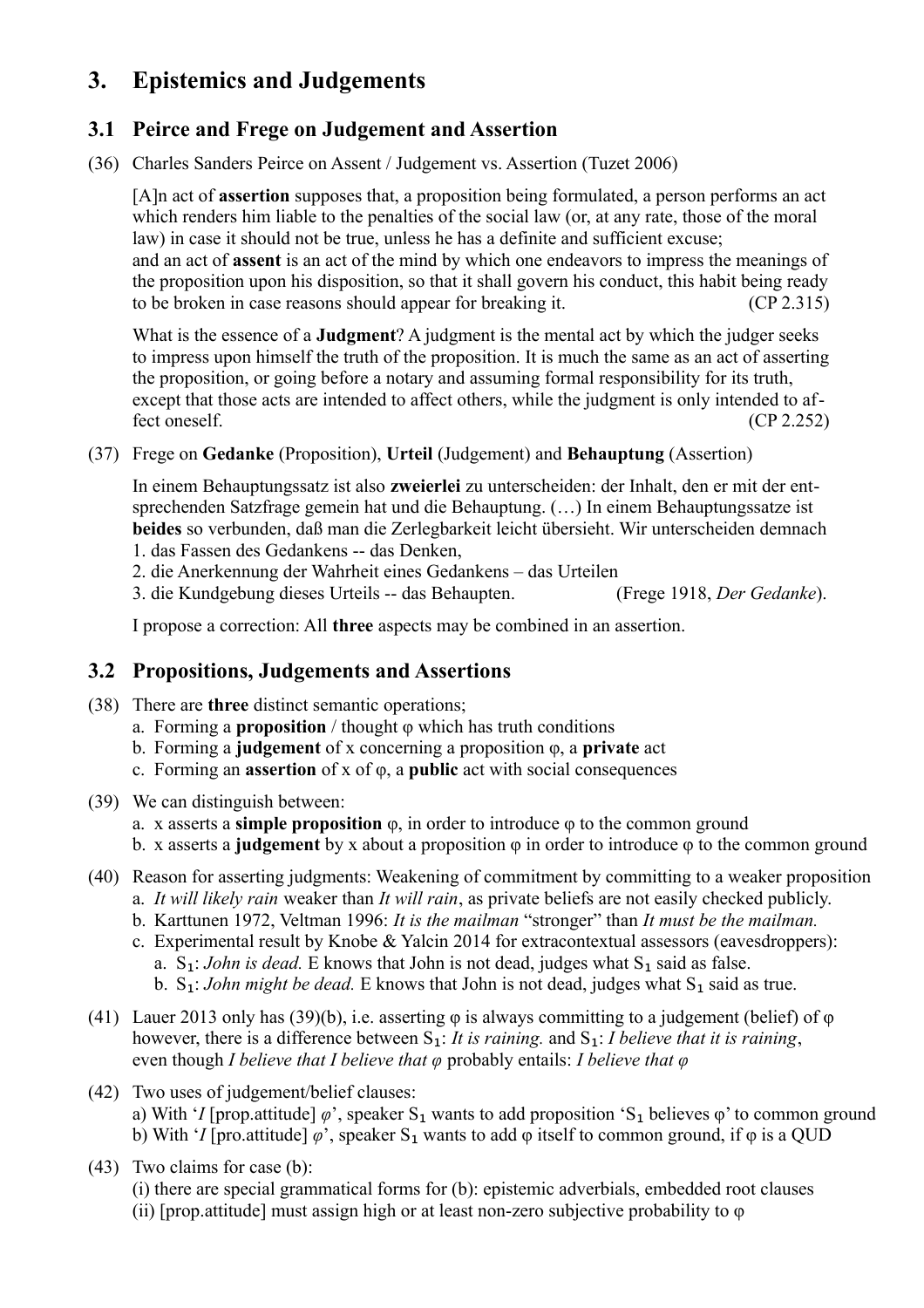- (44) No negated epistemic adverbials (Bellert 1977, Ernst 2009): *It will likely / \*unlikely rain.* vs. *It is likely / unlikely that it will rain.* (objective epistemics)
- (45) No embedded root phenomena in negative contexts: *Ich glaube, es wird regnen.* vs. *\*Ich glaube nicht, es wird regnen.*  vs. *Ich glaube (nicht), dass es regnen wird.*

#### **3.3 Judgements in syntax and semantics**

- (46) Subjective modals to express confidence of speaker, addressee, attitude holder:
	- a. Peter: *It will likely rain.* assertion speaker b. Mary, to Peter: *Will it likely rain?* question – addressee c. *Peter thinks that it will likely rain* propositional attitude – subject, here: Peter
- (47) Assume a **judgement phrase** for expressing the confidence of a judger in a proposition φ; when asserted, the speaker S commits to the proposition that S has the specified confidence in φ, in a propositional attitude context, it is expressed that the subject has the specified confidence in  $\varphi$ ; cf. Speas 2004, Evaluative Phrase.
- (48) The judger aligns with the judge parameter of personal taste / perspective predicates by default:

| a. <i>The pizza is tasty</i> .           | default judge: speaker              |
|------------------------------------------|-------------------------------------|
| b. Is the pizza tasty?                   | default judge: addressee            |
| c. Peter thinks that the pizza is tasty. | default judge: subject, here: Peter |

(49) TPs are interpreted as propositions with a judge parameter that figures in the interpretation of perspective expressions and predicates of personal taste, in addition to a parameters for speaker, addressee etc.  $\llbracket [\text{TP} \text{ the pizza is } \text{task} \text{ or } \textbf{j}] \rrbracket^{\text{s,a},\textbf{i}} = \lambda \text{ if the pizza is } \text{task} \text{ for } \textbf{j} \rrbracket$ 

- (50) JP that makes the judge parameter accessible for semantic operators:  $\llbracket \left[ \begin{smallmatrix} \cdot \end{smallmatrix} \right]$   $\llbracket \begin{smallmatrix} \cdot \end{smallmatrix} \right]$   $\llbracket \begin{smallmatrix} \cdot \end{smallmatrix}$  *f*  $\llbracket \cdot \end{smallmatrix}$  *f*  $\llbracket \begin{smallmatrix} \cdot \end{smallmatrix}$  *f*  $\llbracket \begin{smallmatrix} \cdot \end{smallmatrix}$  *f*  $\llbracket \begin{smallmatrix} \cdot \end{smallmatrix}$  *f*  $\llbracket \cdot \rrbracket$  *f f asty f*  $\llbracket \cdot \rrbracket$  $= \lambda \mathbf{i} \lambda \mathbf{i}$  [the pizza is tasty for **j** in i]
- (51) JP can be modulated by subjective epistemic operators:
	- epistemic particles (German *wohl*, Zimmermann 2004; English *perhaps*),
	- epistemic adverbials (*certainly, likely, possibly*)
	- epistemic modals in subjective reading (*may*)

#### **3.4 Subjective vs. objective epistemic operators and judgements**

| $(52)$ Lyons 1977:       |            | Subjective: $Poss + it-is-so + Alfred$ is unmarried. |
|--------------------------|------------|------------------------------------------------------|
| Alfred may be unmarried. | Objective: | $I-say-so + Poss + Alfred$ is unmarried.             |

(53) Papafragou 2006: *[[might*  $\varphi$ ]<sup>[con,i</sup> =  $\forall$ x $\in$  G<sub>con</sub>  $\exists i' \in f_x(i)$  [[ $\varphi$ ]<sup>[con,i</sup><sup>'</sup>  $G_{\text{con}}$ : group of knowers whose knowledge is relevant; subjective:  $G_{\text{con}} = \{\text{speaker}(\text{con})\},\$ Gcon might be specified, e.g. *as reported by the weather forecast* cf. also Kratzer 1981, Tancredi 2007, Portner 2009

- (54) Wolf 2012, 2015: **expressive** (better: **judgmental**) vs. **descriptive** epistemic modality
- (55) Epistemic adjectives vs. epistemic adverbials:
	- a. *It is likely that it will rain.* objective
	- b. *It likely will rain*. subjective
- (56) Objective epistemics are at-issue:
	- a.  $S_1$ : *It is likely that it will rain.*  $-S_2$ : *I don't believe it.* 
		- i)  $S<sub>2</sub>$  does not believe that it is likely that it will rain, picking up 'It is likely that it will rain' ii) S₂ does not believe that it will rain, picking up embedded 'it will rain'
	- b. *It is not likely that it will rain. / It is unlikely that it will rain.*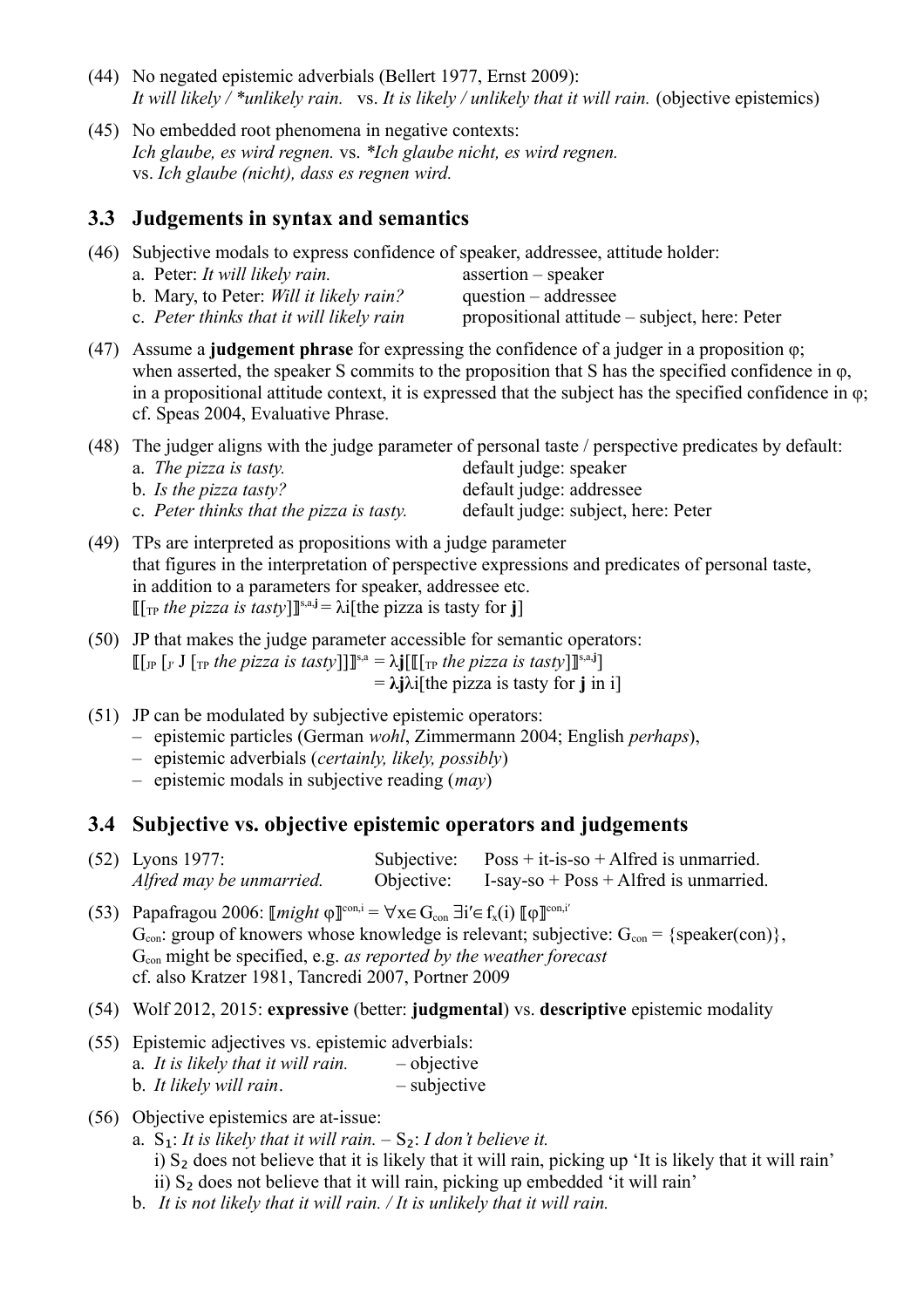- (57) Subjective epistemics are not-at-issue (Murray 2010)
	- a.  $S_1$ : *It likely will rain.*  $-S_2$ : *I don't believe it.* only (ii): S₂ does not believe that it will rain.
	- b. \* *It not likely will rain. / \* It unlikely will rain.*
	- c. S₁: *It likely will rain.*

S<sub>2</sub>: *Yes.* S<sub>2</sub>: *Yes.* S<sub>2</sub>: *No.* 

*i*) 'It will rain' *i*) 'It will not rain'

- ii) 'It will likely rain'- confirming act ii) 'It is not likely that it will rain' rejecting act d. S<sub>1</sub>: *It likely will rain.*  $- S_2$ : *I don't believe you.* challenges (i), hereby not accepting (ii)
- (58) Objective epistemics occur in non-assertive environments, subjective epistemics don't: *If it is likely that it will rain / If it will ??likely / \*perhaps rain, we should take umbrellas.*

### **3.5 Implementation of subjective / objective epistemics**

- (59) Assume for concreteness a probability-theoretic approach to epistemics:  $P(x, i, \varphi)$ : the probability that x assigns at index i that  $\varphi$  is true at i
- (60) Objective epistemics are proposition-internal, relating to the TP:
	- a.  $[[\]_{\text{TP}}\text{ it is likely that it will rain}]]^{\text{s},\text{a},\text{j}} = \lambda i[P(x, i, \lambda i'[\text{it will rain in i'}]) > 0.5],$ x: a contextually salient authority, as unspecified: one with which the speaker aligns
	- b. *As reported by the the weather forecast, it is likely that it will rain.*  $\lambda$ i[P(report of the w.f. in i, i,  $\lambda$ i'[it will rain in i']) > 0.5], speaker considers w.f. relevant, otherwise there is no add this to the common ground
- <span id="page-6-0"></span>(61) Subjective epistemics are proposition-external, relate to the judgement phrase, JP:
	- a.  $\llbracket \lbrack \rrbracket_p \rbrack$   $\rrbracket$   $\llbracket \lbrack \rrbracket_p$  *it will rain*  $\llbracket \rbrack \rrbracket^{s,a}$  $= \lambda \mathbf{i} \lambda \mathbf{i}$  [it will rain in i] bare JP
	- b.  $[[\ln \text{likely} [\ln \text{[ J } [\ln \text{it} \text{ will } \text{rain}]]]]^{\text{s,a}} = \lambda \text{j} \lambda \text{i} [\text{P}(\text{j}, \text{i}, \lambda \text{i}'] \text{ it will rain in i']) > 0.5]$  epistemic adverbial
	- c.  $[[\ln \text{perhaps} [ J [\ln \text{it} \text{will } \text{rain}]]]]^{s,a} = \lambda \text{j} \lambda \text{i} [P(j, i, \lambda \text{i}'] \text{it will } \text{rain } \text{in} \text{ i}']) \neq 0]$  epistemic particle
	- d.  $\llbracket \lceil \ln \left[ J \right] \rceil$  *must*  $\llbracket J \right]$   $\llbracket \lceil \ln \left[ J \right] \rceil$  *nust*  $\llbracket J \right]$  *nust*  $\llbracket J \right]$  *nust*  $\llbracket J \rbrace$  *nust*  $\llbracket J \rbrace$  *nust*  $\llbracket J \rbrace$  *nust*  $\llbracket J \rbrace$  *nust*  $\llbracket J \rbrace$  *nust*  $\llbracket J \rbrace$  *nust*  $\llbracket J \rbrace$   $= \lambda \mathbf{i} \lambda \mathbf{i} [\mathbf{P}(\mathbf{i}), \mathbf{i}, \lambda \mathbf{i}']$  it rains in i']) = 1] epistemic verb
- (62) Anaphoric uptake:
	- a. S<sub>1</sub>: [\(61\)\(](#page-6-0)a,b,c,d), S<sub>2</sub>: *I (don't) believe it.*  $-$  S<sub>2</sub> does (not) believe that it rains (TP)
	- b. S<sub>1</sub>: [\(61\)\(](#page-6-0)a,b,c,d), S<sub>2</sub>: *I believe so, too.*  $-S_2$  does aligns with S<sub>1</sub>'s JP
	- a. JPs are not propositions, type **st**, but functions from judgers to propositions, type **est**, no anaphoric uptake for such functions by *it, that*.
- (63) a. In  $[{\rm AcfP} \dots [{\rm CommitP} \dots [{\rm TP} \dots ]]]]$ , only TP can relate to "factual" common ground b. Anaphoric means to relate to judgements, acts: *That's right, I agree, Well said! ...*
- (64) Not accessible to negation: \**It not likely will rain, \*It not perhaps will rain* a. JPs cannot be negated, as they are not propositions, type **st**, but of type **est**. b. Why: \**It unlikely will rain* – as speaker wants to propose TP, P(s, i, [TP]) must exclude 0

### **3.6 Judgement phrases in assertions and questions**

- (65) Alignment of Committer of CommitP and Judge of JP:  $S_1$ : *It will likely rain.* –  $S_1$  claims responsibility for truth of:  $S_1$  thinks it is likely that it will rain.
- (66) Committing to a judgement phrase without epistemic modifier:  $\mathbb{I}[\text{CommitP } it \text{ [commut} \vdash will \text{ [IP } [\text{TP } \_ \_ \_ \text{rain}]]]] \mathbb{I}^{\text{s,a}}$  $= \lambda s$  [**s**⊢ $[[p_T]$ <sub>[TP</sub> *it will rain*]] $]$ <sup>[s,a</sup>(**s**)],  $= \lambda s$  [**s**⊢ $\lambda i$ [it will rain in i]]
- (67) Committing to a judgement phrase with subjective epistemic modifier:  $\mathbb{I}[\text{CommitP } it \; [\text{CommitV} \vdash will [J_{\text{IP}} \; likely \; [ \; J \; [\text{TP } \underline{\hspace{1cm}} \underline{\hspace{1cm}} \text{rain}]]]]]^{\text{s,a}}$  $= \lambda s$  [**s** $\vdash$  [[<sub>JP</sub> *likely* [<sub>TP</sub> *it will rain*]]]<sup>[s,a</sup>(**s**)],  $= \lambda s$  [**s** $\vdash \lambda i$ [P(**s**, *i*,  $\lambda i$ [it will rain in i]) > 0.5]]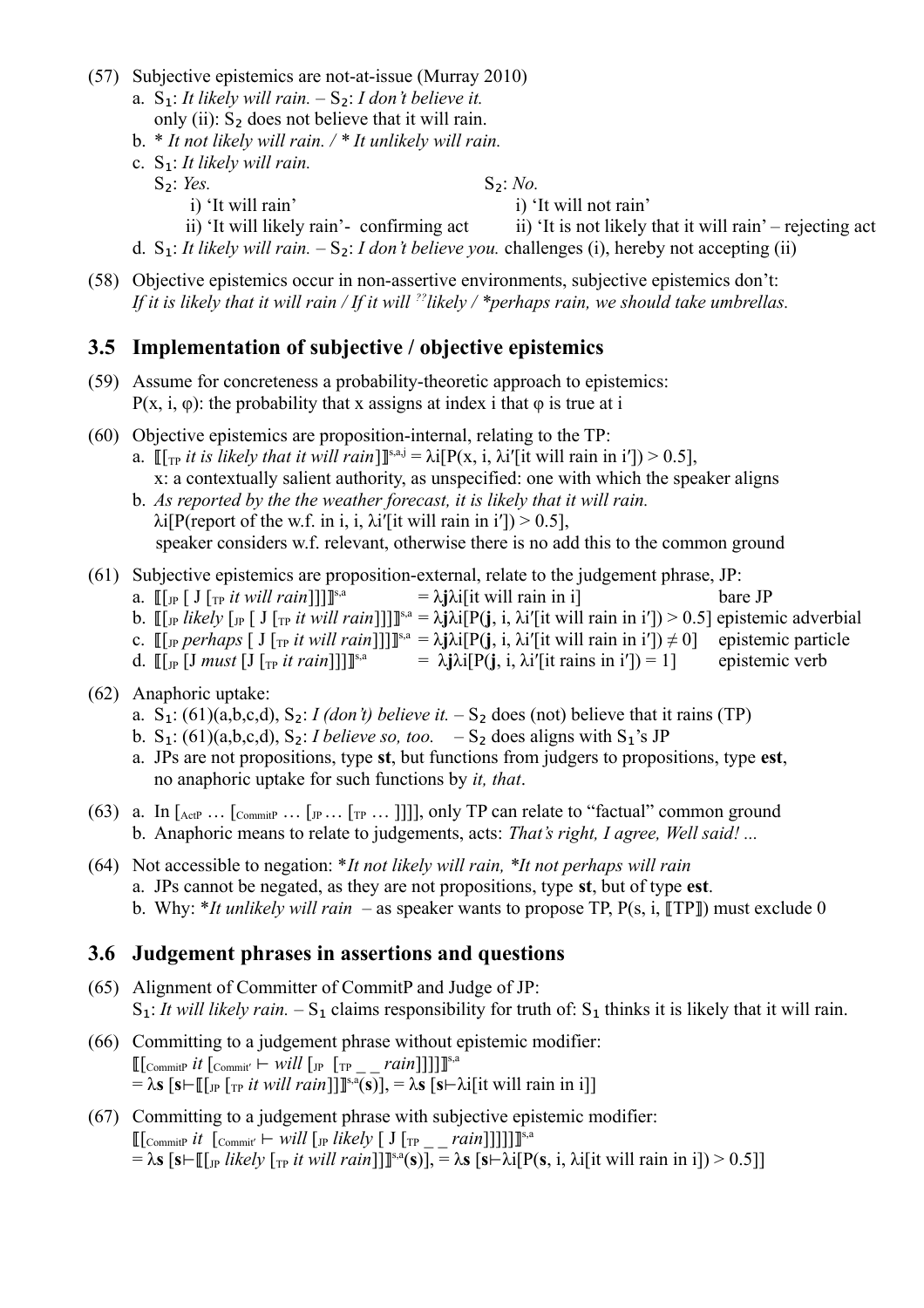- (68) Assertion of commitment phrase with a judgement phrase with epistemic modifier:  $\mathbf{S_1}$ , to  $\mathbf{S_2}$ :  $\mathbb{I}[$  ActP *it*  $[$  . *will*  $[$ CommitP ⊢  $[$  *IP likely \_ \_ rain*]]]]]  $= \lambda C \{c \in C \mid \sqrt{C} + S_1 \cup \lambda [P(S_1, i, \lambda)]$  it will likely rain in i]) > 0.5)]  $\subseteq c$
- (69) Additional specification of a commitment phrase operator (just for illustration)  $\mathbf{S_1}$  to  $\mathbf{S_2}$ :  $\mathbb{I}$ [<sub>ActP</sub> *it* [ . *will* [<sub>CommitP</sub> *honestly* [ ⊢ [<sub>JP</sub> *likely* [<sub>TP \_</sub> \_ *rain*]]]]]]]]  $= \lambda C$  {c $\in$  C |  $\sqrt{C}$  + **S**<sub>1</sub> honestly responsible for:  $\lambda$ i[P(**S**<sub>1</sub>, i,  $\lambda$ i[it will rain in i]) > 0.5]  $\subseteq$  c}
- (70) Questioning a commitment phrase, shift of judge to addressee (interogativity flip, Faller 2002)  $\mathbf{S_1}$ , to  $\mathbf{S_2}$ :  $\mathbb{I}[\text{ActP} \; | \; ? \; will \; [\text{commitP} \; it \; [- \; [ \text{JP} \; likely \; \underline{\hspace{0.3cm}} \; "rain]]]]]^{\text{S},a}$  $= \lambda C \left[\{\sqrt{C}\}\cup \{\mathbf{c} \in C \mid \sqrt{C} + [\mathbf{S_2} - \lambda i] P(\mathbf{S_2}, i, \lambda i] \text{ it will rain in } i]\}\right) > 0.5\right] \subseteq c\}$
- (71) Subjective + objective epistemic operator o.k. not subjective + subjective *It is perhaps likely that it will rain,* but \* *It will perhaps likely rain*  $\mathbf{S}_\mathbf{1}$ , to  $\mathbf{S}_\mathbf{2}$ :  $\mathbb{I}$  [ActP *it* [.. *is* [CommitP ⊢ [JP *perhaps* [J [<sub>TP \_</sub> *likely that it will rain*]]]]]]]]]  $= \lambda \text{C} \left\{ \text{ceC} \mid \sqrt{\text{C} + \text{S}_1} \text{Li}[\text{P}(\text{S}_1, \text{i}, \lambda)] \text{P}(\text{x}, \text{i}, \lambda) \text{J}(\text{it will rain in i}]) \right\} = 0.5)$

### **3.7 Judgement phrases in propositional attitudes**

- (72) *John thinks that it likely will rain.*
- (73) Embedded judgement phrase:  $\llbracket \left[ \ln \textit{it} \left[ \textit{y} \textit{ likely} \left[ \textit{y} \textit{J} \textit{will} \left[ \textit{tp} \right] \right] - \textit{rain} \right] \right] \right] \rrbracket^{\text{s,a}}$  $= \lambda \mathbf{i} \lambda \mathbf{i} [P(\mathbf{i}, \mathbf{i}, \lambda \mathbf{j}]$  it will rain in i]) > 0.5]
- (74) Filling argument slot of propositional attitude predicate [[<sub>TP</sub> John thinks [<sub>CP</sub> that [<sub>JP</sub> it likely will rain]]]]<sup>[\$,a,j</sup> = λi[think(i)(**john**)([[<sub>JP</sub> *it likely will rain*]]<sup>§,a</sup>(**john**)]  $= \lambda i[\text{think}(i)(\text{iohn})(\lambda i[P(\text{iohn}, i, \lambda i][t \text{ will rain in } i]) > 0.5)]$  $= \lambda i[P(john, i, \lambda i[it will rain in i]) > 0.5)$ John has a thought that can be characterized as: he considers it  $> 0.5$  likely that it will rain.

| (75) a. John thinks that perhaps it will rain. | subjective epistemic |
|------------------------------------------------|----------------------|
| b. #John doubts that perhaps it will rain.     | subjective epistemic |
| c. John doubts that it is likely to rain.      | objective epistemic  |

- (76) \**John doubts that perhaps it will rain.*  $\llbracket$ *doubt that*  $\varphi \rrbracket =$  think ( $\neg \varphi$ ), negation does not have scope over a JP, as negation is a propositional operator
- (77) High negation in questions is possible: *Isn't this perhaps too simple?* Cf. Krifka 2015 for high negation in questions as applying to CommitP; speaker tests whether addressee would refrain from committing to the unnegated proposition  $= \lambda C \left[ \{ \sqrt{C} \} \cup \{ c \in C \} \right] \sqrt{C} + \sqrt{S_2} - \lambda i$  [this is too simple in i]]  $\subseteq c$  }

### **3.8 Non-at-issuenesss**

- (78) Assumption here:
	- a. Regular semantic representation: ActP [CommitP [JP [TP]]]
	- b. In a non-embedded clause, only material in the TP can be at-issue
	- c. Material in JP, CommitP just helps to make TP-material become part of the common ground i) CommitP: Declare responsibility
		- ii) JP: relate responsibility to judgement strength, thus lowering responsibility
- (79) Differs from approaches that have the effect of JP / CommitP on a separate, "expressive" layer, e.g. Wolf 2014; explains why #*It is raining (I think it is likely.*) is odd,

as it involves a full commitment to 'It is raining'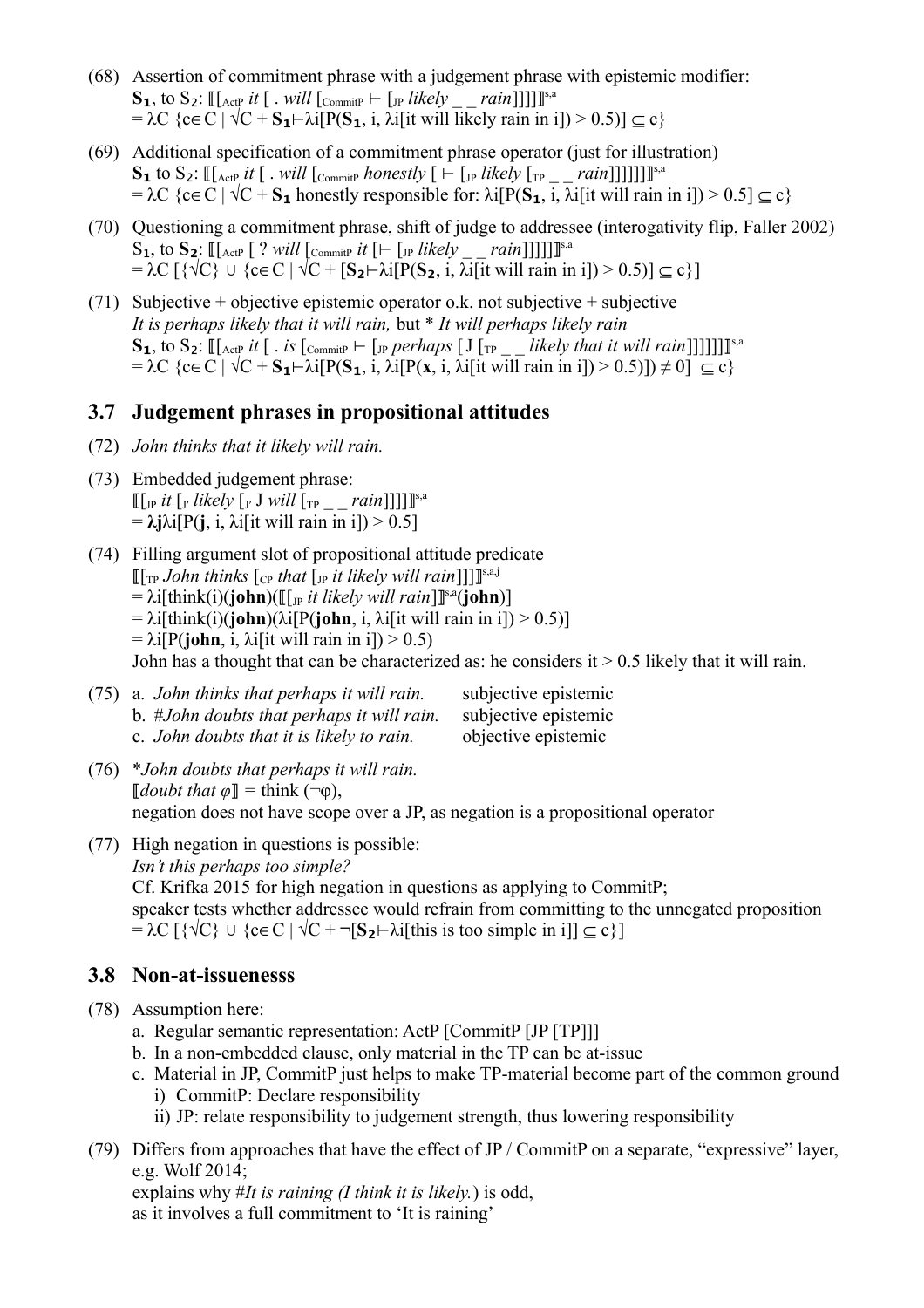- (80) Example with speaker attitude in JP vs. TP:
	- a. S₁: *It will likely rain.* ⟦[ActP *it* [ ⊢ *will* [CommitP [⊢ [JP *likely* [JP [ J [TP \_ \_ *rain*]]]]]]]]⟧ s,a =  $\lambda$ C[C + S<sub>1</sub> $-\lambda$ i[P(S<sub>1</sub> i,  $\lambda$ i[it will rain]) > 0.5]]  $S_2$ : *I don't believe it.* (= that it will rain.)
	- b. S₁: *I think it is likely that it will rain.*  $\mathbb{I}[\text{ActP } I \text{ } I \text{ } think \text{ [commitP } [- \text{ [J } [T_{\text{PP }}_ \text{ } \text{ } \text{ } it \text{ is likely that it will rain]]]]]]]$ =  $\lambda C[C + S_1 \rightarrow \lambda i[P(S_1, i, \lambda i[i \text{t will rain}])]$ S<sub>2</sub>: *I don't believe it.* (i) that you think it is likely (ii) that it will rain.

## **3.9 Evaluation dimensions beyond Truth**

- (81) Dimensions: the True, the Good, the Beautiful; here we have a closer look at the Good.
- (82) a. *Es regnet leider / gottseidank / (un)glücklicherweise.* subjective, not-at-issue 'Unfortunately / fortunately, it is raining.' b. *Es ist schade / gut, dass es regnet.*  $\omega$  objective, at-issue
	- 'It is (un)fortunate that it is raining'
- (83) Flip / shift with subjective goodness evaluations?
	- a. \**Regnet es leider?* 'It is unfortunately raining?' *Ist es schade, dass es regnet?* 'Is it unfortunate that it is raining?'
	- b. #*Peter glaubt, dass es leider regnet, aber ich finde es gut.* 'Peter thinks that it is unfortunately raining, but I like it.' *Peter glaubt, dass es schade ist, dass es regnet, aber ich finde es gut.* 'Peter thinks that it is unfortunate that it is raining, but I like it.'
	- c. #*Peter findet, dass es leider regnet. Peter findet es schade, dass es regnet, aber ich finde es gut.* 'Peter finds it unfortunate that it is raining, but I like it.'
- (84) Subjective goodness always related to the speaker, modeled as expressive meaning: a. [[[[[[Tp *leider* [[[[P] *es regnet*]]]][[[S,a,j
	- =  $\lambda$ i[it is raining in i], expressive:  $\lambda$ i'[s considers  $\lambda$ i[it is raining in i] unfortunate in i']
	- b.  $[[\nabla \mathbf{F} \mathbf{F}] \mathbf{F}]$  *[Tp es ist schade, dass es regnet*]]  $= \lambda i^{\prime}$ [x considers  $\lambda i$ ] it is raining in i] unfortunate in i'], expressive: –
	- c.  $\llbracket [\text{TP} \text{ ich }\text{finde} \text{ es schade}, \text{dass es regnet}] \rrbracket^{\text{s},\text{a},\text{j}}$  $= \lambda i'$ [s considers  $\lambda i$ [it is raining in i] unfortunate in i']: expressive: –
- (85) Interactions of the True with the Good:
	- a. *Es regnet wahrscheinlich leider.* 'it will probably rain, the raining is unfortunate'
	- b. *Es regnet leider wahrscheinlich.* 'it will probably rain, it is unfortunate that it will rain'

# **4. Evidentials and judgements**

- (86) Evidentials often difficult to tease apart from epistemics, do not express the confidence of a judger that a proposition is true, but rather the source of the judgement (de Haan 2000, Hacquard 2011), e.g. a person, a rumor, a sensory channel
- (87) Here I propose no separate projection for evidentials, but that they specify the judge parameter of a judge phrase; consequence: evidentials are always not-at-issue, as judge phrases are not-at-issue

# **4.1 Non-reportative Evidentials: Sensory, Inferential**

(88) Non-reportative evidentials specify the nature of the judge relation, e.g. sensory channel: hearing, source of knowledge: inferential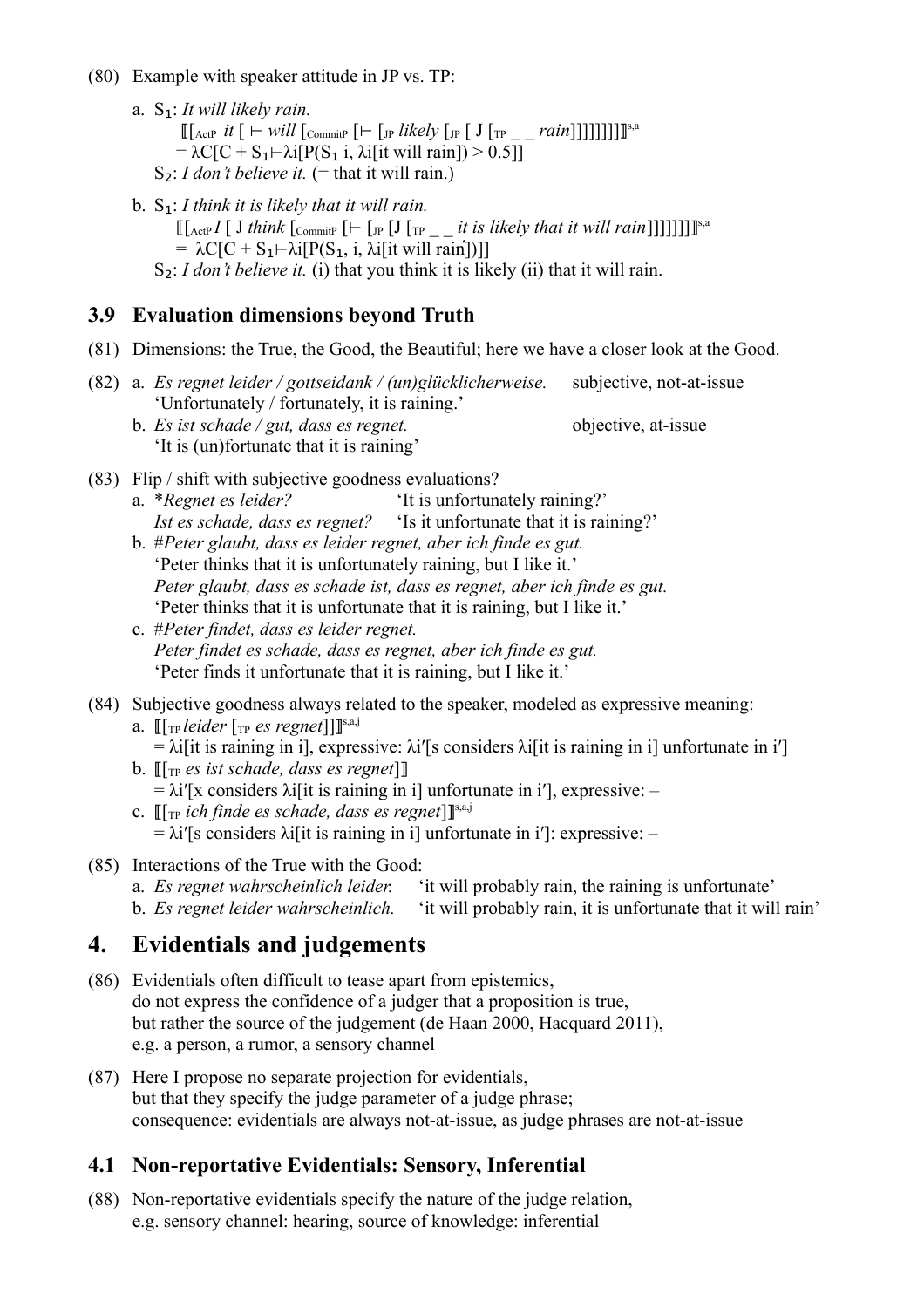(89) Example: **auditory evidentials**, *fápli-yá:li-hawa-t* e.g. Koasati (Kimball 1991) be.windy-ABILITY-AUDIT-PAST

'one could hear the wind occasionally'

- $(90) \quad \llbracket \left[ \ln \text{AUDITION} \mid J \left[ \left[ \ln \text{ } it \text{ is raining} \right] \right] \right] \rrbracket = \lambda \textbf{j} \lambda \textbf{i} \left[ \text{hear}_{i}(\textbf{j}, \llbracket \left[ \text{ } it \text{ is raining} \right] \right] \rrbracket^{s,a,j} \right],$ where hear<sub>i</sub>(j,  $\varphi$ ): in i, person j has auditory evidence for the truth of  $\varphi$
- (91) Example: **inferential evidentials** *es regnet wohl* e.g. German *wohl* 'presumably it is raining'
- (92) Doherty 1979: presenting a hypothesis, Zimmermann 2004: expressing a conjecture ("Vermutung") by speaker or addressee,
- (93)  $[[\]_P \text{INFER} [ J [\]_T \text{it is raining}]]] = \lambda \text{j} \lambda \text{i} [\text{infer}_i(\text{j}, \] [\text{it is raining}]]^{\text{s}, \text{a}, \text{j}})],$ where infer<sub>i</sub> $(i, \varphi)$ ; in i, person j has inferential evidence for the truth of  $\varphi$
- (94) Assertion of non-reportative evidentials serve to reduce the blame if proposition is false, as sensory evidence / inferential evidence is not always to be trusted.
- (95) Meaning contribution of *wohl* is not-at-issue (Zimmermann 2004): S₁: *Es regnet wohl.*  S<sub>2</sub>: *Das glaube ich nicht*. 'I don't believe it', i.e. S<sub>1</sub> strictly believes that it is not raining.
- (96) Interrogative flip, as j is specified as addressee in questions: *Regnet es wohl?*

## **4.2 Reportative Evidentials**

- (97) Reportative evidentials shift the evidence holder
- (98) Example hearsay evidential; cf. Schenner 2008. *Es soll regnen.* 'Reportedly, it will rain'
- (99) Not-at-issue  $-S_2$ : *Das glaube ich nicht*. 'I do not believe that', i.e. that it will rain. meaning contribution: – ??*Wenn es regnen soll, dann müssen wir einen Schirm mitnehmen.*
- $(100)$  [[<sub>JP</sub> *es* [*soll* [<sub>TP</sub> \_ *regnen*]]]]<sup>[s,a</sup> =  $\lambda j\lambda i \exists x[x \vdash i'$  it will rain'], i.e. some x claims that it will rain.
- $(101)$   $[[\text{CommitP} \mathit{es} [ \vdash [\text{JP} \text{Isoll} [\text{Tr} \text{I} \text{regnen}]]]]^{\text{s,a}} = s \vdash \lambda i \exists x [x \vdash_i 'it \text{ will rain}'],$ i.e. speaker s is responsible for the proposition that some x claims that it will rain
- (102) S₁: *Laut Wetterbericht wird es regnen*. 'According to the weather forecast it will be raining.'

Possibly at-issue meaning contribution:

- a. S₂: *Das glaube ich nicht.* i) 'I do not believe that it will rain' (preferred)
	- ii) 'I do not believe that the weather forecast predicted so'
- b. *Wenn es laut Wetterbericht regnet, müssen wir einen Schirm mitnehmen*.
- c. *Laut Wetterbericht regnet es nicht.* i) According to the w.r., it will not rain.

ii) ??*It is not the case that according to the w.r. it will rain*.

- (103) Possibly interpretable in TP or JP?
	- a.  $[[\]_\text{TP}$  *laut WB* [*wird es regnen*]]]<sup>[[s,a,j =  $\lambda$ i[weather-report ⊢<sub>i</sub> 'it will rain']</sup>
	- b.  $\llbracket \cdot \rrbracket_{\text{P}}$  *laut WB*  $\llbracket$  J *wird*  $\llbracket \cdot \rrbracket_{\text{P}}$  *es regnen*  $\llbracket \cdot \rrbracket \cdot \rrbracket = \lambda$ j $\lambda$ j $\llbracket \lambda$ j $\llbracket \cdot \rrbracket$  weather-report ⊢<sub>i</sub> 'it will rain']
- (104) Asserting reportative evidential helps to introduce proposition when source is trusted, while the speaker can shift responsibility to the indicated source,
- (105) Similar use with embedded clauses, especially with root clause syntax in German: *Der Wetterbericht sagt (\*nicht), es wird regnen.* (Simons 2007; Krifka 2014 for proxy speech acts)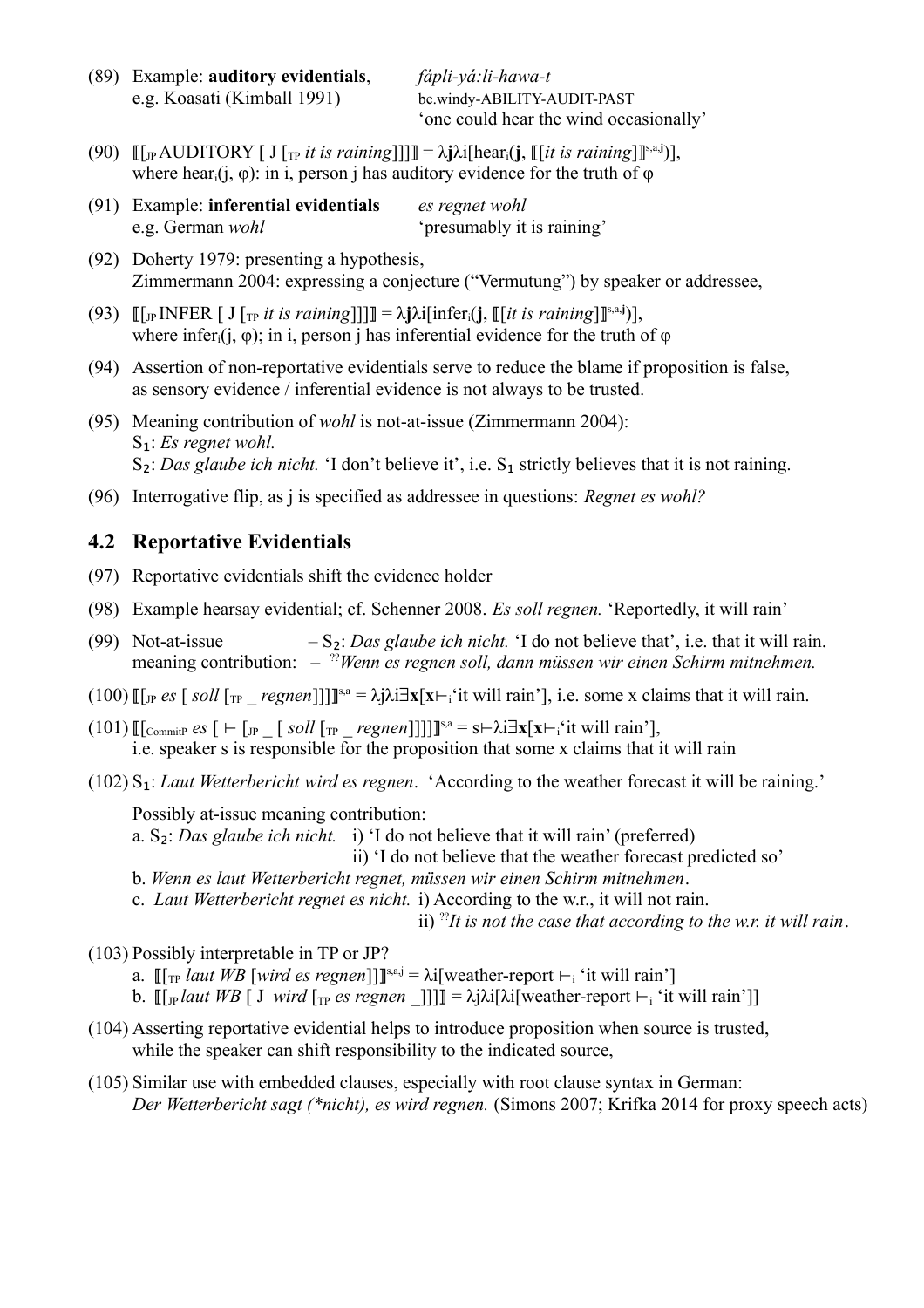# **5. Discourse epistemics**

### **5.1 German** *mögen / mag*

(106) literal meaning: 'to want, to like', cognate with *may,* historically 'be able to', cf. *vermögen*

- (107) *Das mag in der Theorie stimmen, taugt aber nicht für die Praxis.* '(granted that) this may hold in theory, but is not useful for practical purposes'
- (108) Objective epistemic modal? Probably not.
	- a. S₁: *Das mag in der Theorie stimmen.*
		- S₂: *I don't believe it.*
		- 'I do not believe that it holds in theory', rather than 'I do not believe that it can hold in theory'
	- b. \**Wenn das in der Theorie stimmen mag, dann muss die Theorie schlecht sein.* 'If this may hold in theory, the theory must be bad.'
- (109) Subjective epistemic modal?
	- Not really, as it cannot serve to introduce a proposition into discourse.
	- S₁: *Wir mögen die Atmosphäre durch SO2-Injektionen abkühlen können, aber...*
		- 'We may be able to cool down the atmosphere with  $SO_2$  injections, but...'
	- S₂: #*Du willst wirklich behaupten, dass wir mit SO2-Injektionen die Erde abkühlen können?* 'You really want to claim that we can cool down the atmosphere with  $SO_2$  injections?
- (110) What is rather going on:

Speaker grants a proposition to the addressee without claiming it, cf. Cohen & Krifka 2014 for *John drank at most 3 martinis*.

## **5.2 Implementation of discourse epistemics**

- (111) Idea: *mag*  $\varphi$  guarantees that  $\varphi$  in at least one continuation of input commitment space C, cf. interpretation of modals in dynamic semantics as checks of input states, Veltman 1996.
- (112)  $C$  +  $\llbracket mag \varphi \rrbracket = C$ , iff  $\exists c \in C[\varphi \in c]$ , else undefined; C may become accommodated accordingly i.e.  $\llbracket mag \varphi \rrbracket = \lambda C$ .  $\exists c \in C[\varphi \in c]$  [C] (i.e.  $\lambda C[C]$  restricted to those C where  $\exists c \in C[\varphi \in c]$
- (113) Syntactic implementation:  $\mathbb{I}[\text{ActP} \, das$   $[$  .  $[\text{CommitP} \, [ \, mag \, [ \text{pJ} \, [ \text{TP} \, \_ \text{in} \, der \, Theorie \, stimmen$   $]]$ ]]]<sup>s,a</sup> = λC . ∃c∈C[⟦[JP J [TP *das in der Theorie stimmt*]]⟧ s,a(s/a) [C]
- (114) Not possible in propositional attitude verbs, as they do not embed CommitP: \**Peter weiß, dass es regnen mag*. vs. *Peter weiß, dass es regnen soll / kann*. Peter knows that it rain MAG Peter knows that it rain REPORT / POSS
- (115) Other discourse epistemics? E.g., future:

*Dieses Tier dort – das wird ein Esel sein.* 'that animal over there – this will (turn out to) be a donkey' in all inertia developments of the common ground, φ will turn up in a commitment state c

- (116) Combination with other modal operators:
	- a. Epistemic modal (objective, subjective?) *Es mag regnen können, aber wir machen auf jeden Fall einen Spaziergang.* it MAG rain POSS 'Granted that it might rain, but in any case, we go on a walk.'
	- b. Evidential, possibly with shift to addressee? *Es mag wohl regnen, aber wir machen auf jeden Fall einen Spaziergang.* 'Granted that you have evidence that it is raining, but...'

(117) *Es mag vielleicht möglich sein, dass dein Vorschlag semantisch plausibel ist,* | | |

discourse subjective objective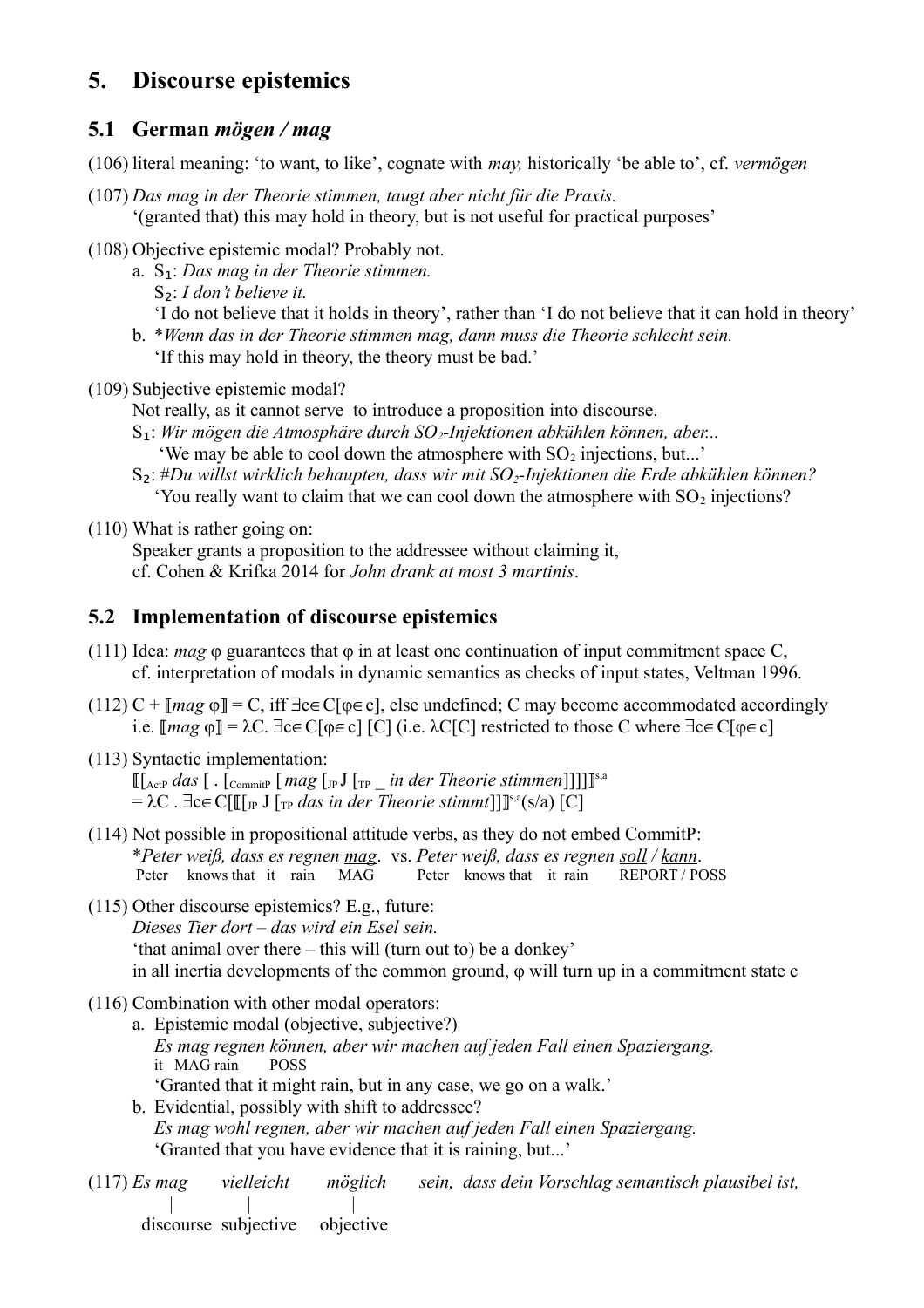*er hat aber leider viele syntaktische Fragen unbeantwortet gelassen.* 

'Granted that it is perhaps possible that your proposal is semantically plausible, but it unfortunately left many syntactic issues unanswered.'

# **6. References**

Aikhenvald, Alexandra Y. 2004. *Evidentiality*. Oxford: Oxford University Press.

- Alston, William P. 2000. *Illocutionary acts and sentence meanings.* Cornell University Press.
- Bach, Kent & Robert M. Harnish. 1979. *Linguistic Communication and Speech Acts.* Cambridge, Mass.: MIT Press.

Beaver, David. 2001. *Presupposition and assertion in dynamic semantics*. Stanford: CSLI Press.

Brandom, Robert B. 1983. Asserting. *Noûs* 17: 637-650.

Wolf, Lavi & Ariel Cohen. 2011. Clarity as Objectivized Belief. In: Égré, Paul & Nathan Klinedinst, (eds), *Vagueness and Language Use*. Basingstoke: Palgrave Macmillan, 165-190.

- Cohen, Ariel & Manfred Krifka. 2014. Superlative quantifiers and meta-speech acts. *Linguistics and Philosophy* 37: 41- 90.
- de Haan, Ferdinand. 2000. The relation between modality and evidentiality. *Linguistische Berichte*.
- Diewald, Gabriele. 1999. *Die Modalverben im Deutschen: Grammatikalisierung und Polyfuntionalität.*

Doherty, Monika 1979. Wohl. *Linguistische Studien, Reihe A. Arbeitsbericht* 60, 101-140.

Ernst, Thomas. 2009. Speaker-Oriented Adverbs. *Natural Language & Linguistic Theory* 27: 497-544.

Faller, Martina T. 2002. *Semantics and pragmatics of evidentials in Cuzco Quechua.* Doctoral dissertation. Stanford University.

Faller, Martina. 2011. A possible worlds semantics for Cuzco Quechua evidentials. SALT 20. 660-683.

- Farkas, Donka F. & Kim B. Bruce. 2010. On reacting to assertions and polar questions. *Journal of Semantics* 27: 81- 118.
- Frege, Gottlob. 1918. Der Gedanke. Eine logische Untersuchung. *Beiträge zur Philosophie des Deutschen Idealismus* 2: 1918-1919.
- Hacquard, Valentine. 2011. Modality. In: Maienborn, C et al. (eds), *Semantics: An international handbook of natural language and meaning.* Berlin: Mouton de Gruyter, 1484-1515.
- Hare, R. M. 1970. *Meaning and speech acts.* The Philosophical Review 79: 3-24.
- Heim, Irene. 1983. On the projection problem for presuppositions. WCCFL 2. Stanford: 114-125.
- Karttunen, Lauri. 1972. Possible and Must. In J. Kimball (ed.) *Syntax and Semantics* 1. 1–20. NY: Academic Press.

Kimball, Geoffrey. 1991. *Koasati Grammar.* University of Nebraska Press.

- Kratzer, Angelika. 1981. The notional category of modality. Eikmeyer, H.-J. & H. Rieser, (eds.), *Worlds, words, and contexts*. De Gruyter, Berlin, 38–74.
- Koev, Todor. 2017. Parenthetically, assertion strength, and discourse. *Sinn und Bedeutung* 21.
- Knobe, Joshua & Seth Yalcin. 2014. Epistemic modals and context: Experimental data. *Semantics and Pragmatics* 7.
- Krifka, Manfred. 2013. Response particles as propositional anaphors. Semantics and Linguistic Theory (SALT). 23. 1- 18.
- Krifka, Manfred. 2014. Embedding illocutionary acts. In: Roeper, Tom & Margaret Speas, (eds), *Recursion. Complexity in cognition*. Springer, 125-155.
- Krifka, Manfred. 2015. Bias in Commitment Space Semantics: Declarative questions, negated questions, and question tags. *SALT*. 25. LSA Open Journal Systems, 328-345.
- Krifka, Manfred. 2017. Conditional assertions in commitment spaces. Handout.
- Lasersohn, Peter. 2005. Context dependence, disagreement, and predicates of personal taste. *Linguistics and Philosophy* 28: 643-686.
- Lauer, Sven. 2013. *Towards a dynamic pragmatics.* Doctoral dissertation. Dept of Linguistics. Stanford University.
- Lewis, David. 1975. Languages and Language. In: Gunderson, K., (ed), *Language, Mind, and Knowledge*. Minneapolis: University of Minnesota Press, 3-35.
- Lyons, John. 1977. *Semantics 1 & 2*. Cambridge: Cambridge University Press.
- MacFarlane, John. 2011. What is assertion? In: Brown, Jessica & Herman Cappelen, (eds), *Assertion. New philosophical essays.* Oxford: Oxford University Press.
- Mughazi, Mustafa A. 2003. Discourse particles revisited: The case of wallahi in Egyptian Arabic. In: Parkinson, Dil worth B. & Samira Farwaneh, (eds), *Perspectives on Arabic Linguistics XV*. John Benjamins, 3-18.
- Murray, Sarah E. 2010. *Evidentiality and the structure of speech acts.* Doctoral dissertation. Rutgers University. Nilsen, Øystein. 2004. Domains for adverbs. *Lingua* 114: 808-847.
- Papafragou, Anna. 2006. Epistemic modality and truth conditions. *Lingua* 116: 1688-1702.

Portner, Paul 2009. *Modality*. Oxford University Press, Oxford.

- Searle, John R. & Daniel Vanderveken. 1985. *Foundations of illocutionary logic*. Cambridge University Press.
- Schenner, Mathias. 2009. Semantics of evidentials: German reportative modals. *ConSOLE* 16. 179-198.
- Simons, Mandy. 2007. Observations on embedding verbs, evidentiality, and presupposition. *Lingua* 117: 1034-1056.
- Speas, Margaret. 2004. Evidentiality, logophoricity and the syntactic representation of pragmatic features. *Lingua* 114: 255-276.